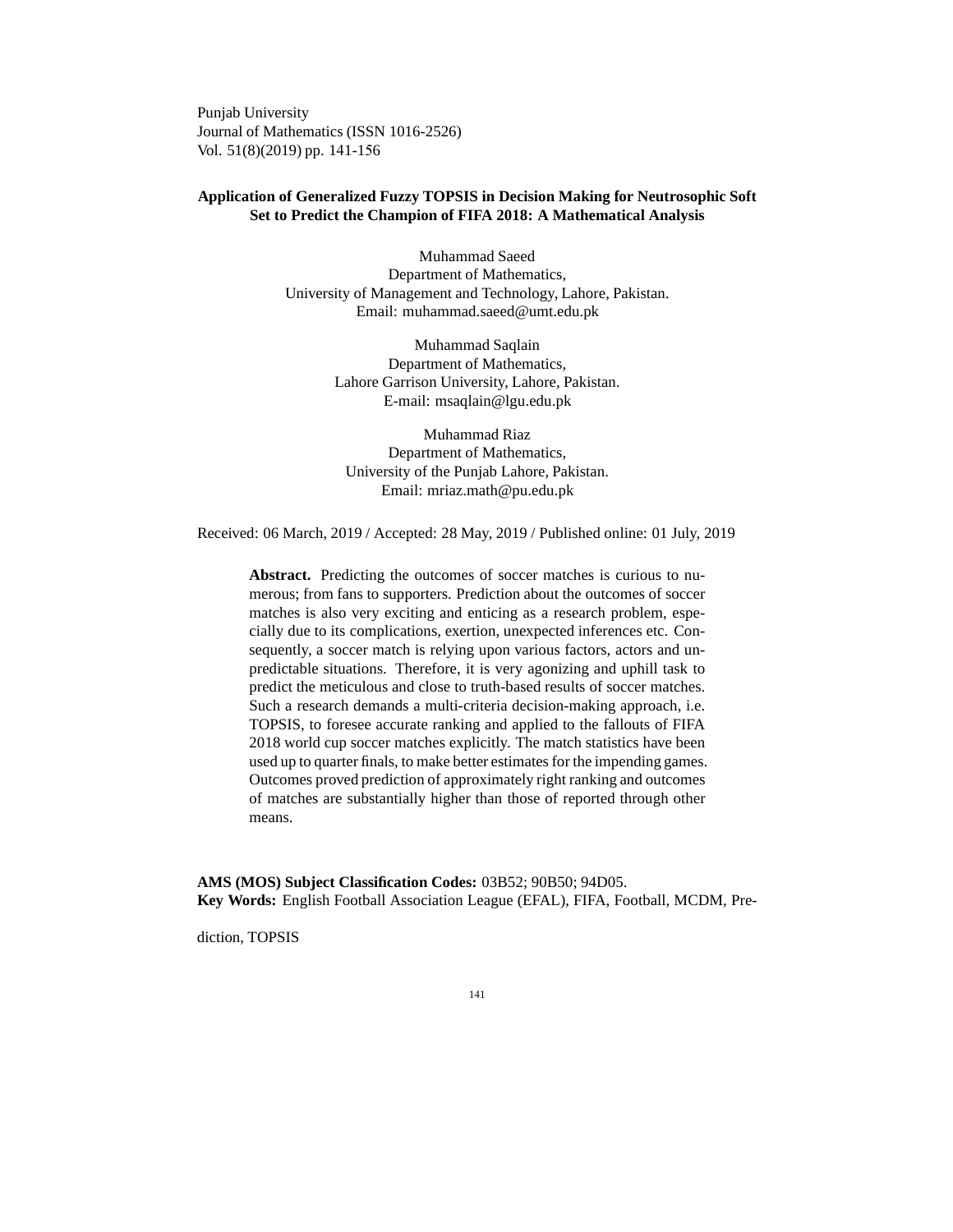#### 1. INTRODUCTION

Soccer is possibly the World's pre-prominent diversion, so it isn't shocking that there has been a lot of research on soccer expectations. Truly, among all games, soccer forecast is a standout amongst the most comprehensively and strongly explored zone. These examinations commonly treat with scientific/factual portrayals or methodologies however there are a few explore dependent on Artificial Intelligence (AI) strategies [20].

Voluminous researchers proposed their models for the prediction of soccer matches results. Their mythologies reveal that their proposed techniques can be used for the forecast of soccer matches. The number of models and mythologies are suggested by the researchers, like, Poisson Regression Models (PRM), Strategic Regression (SR) which demonstrates the intra-match winning probability and many more are used to study the results of soccer matches [4, 5, 7, 8, 15]. A large portion of these operations give certain expectations too, however, they are progressively mindful on the measurable investigation of the results of soccer matches. Crowder [4] implement his model to forecast, English Soccer Association League (EFAL) by using Poisson Regression Models (PRM)[5]. Statistical study in the prediction of soccer is also used in many investigations. Such a study, requires genuine information, for the implementation of the proposed technique. Statistical procedures are indistinguishable to many AI approaches. They utilize slight learning/data and are profoundly founded on unadulterated arithmetical models, for example, the probit model and Poisson models [9, 10, 13, 16, 17]. Some other works utilized models or strategies that are additional dependent on the information or knowledge of soccer matches [4, 10, 12, 13, 36]. Machine learning or AI-based techniques are normally used to forecast the soccer results, which include, Bayesian Learning (BL), Decision Tree (DT), Naive Bayesian Learning (NBL), Expert Bayesian Network (EBN) and K-nearest neighbor [7, 11, 14, 20, 22].

Smarandache [38] introduced Neutrosophic set - a generalization of the intuitionistic fuzzy set. Maji [19] introduced the idea of Neutrosophic soft set. Riaz and Naeem [23, 24] presented some essential ideas of soft sets together with soft sigma algebra. They additionally displayed a few utilizations of soft mappings to the decision making problems (DMP). Riaz and Hashmi [25, 26, 27] investigated certain applications of FPFS-sets, FPFS-topology and FPFS-compact spaces. They investigated fixed point theorems of FNS-mapping with applications to the DMP. Riaz *et al.* [28, 29] introduced soft rough topology with multi-attribute group decision making problems (MAGDM). Riaz *et al.* [30] introduced N-soft topology and its applications to multi-criteria group decision making (MCGDM). Riaz and Tahrim [31, 32, 33] established the idea of bipolar fuzzy soft topology and cubic bipolar fuzzy ordered weighted geometric aggregation operators and their application using internal and external cubic bipolar fuzzy data. They presented various illustrations and decision-making applications of these concepts by using different algorithms. Riaz *et al.* [34] studied impact of water hardness in instinctive laundry system based on fuzzy logic controller.

TOPSIS method for decision making problems have been studied by many researchers: Adeel *et al.* [1], Akram and Arshad [2], Boran *et al.* [3], Eraslan and Karaaslan [6], Kumar and Garg [18], Peng and Dai [21], Selvachandran and Peng [37], Xu and Zhang [39] and Zhang and Xu [40].

Related researches have offered some clashing decisions about the dissimilarities in the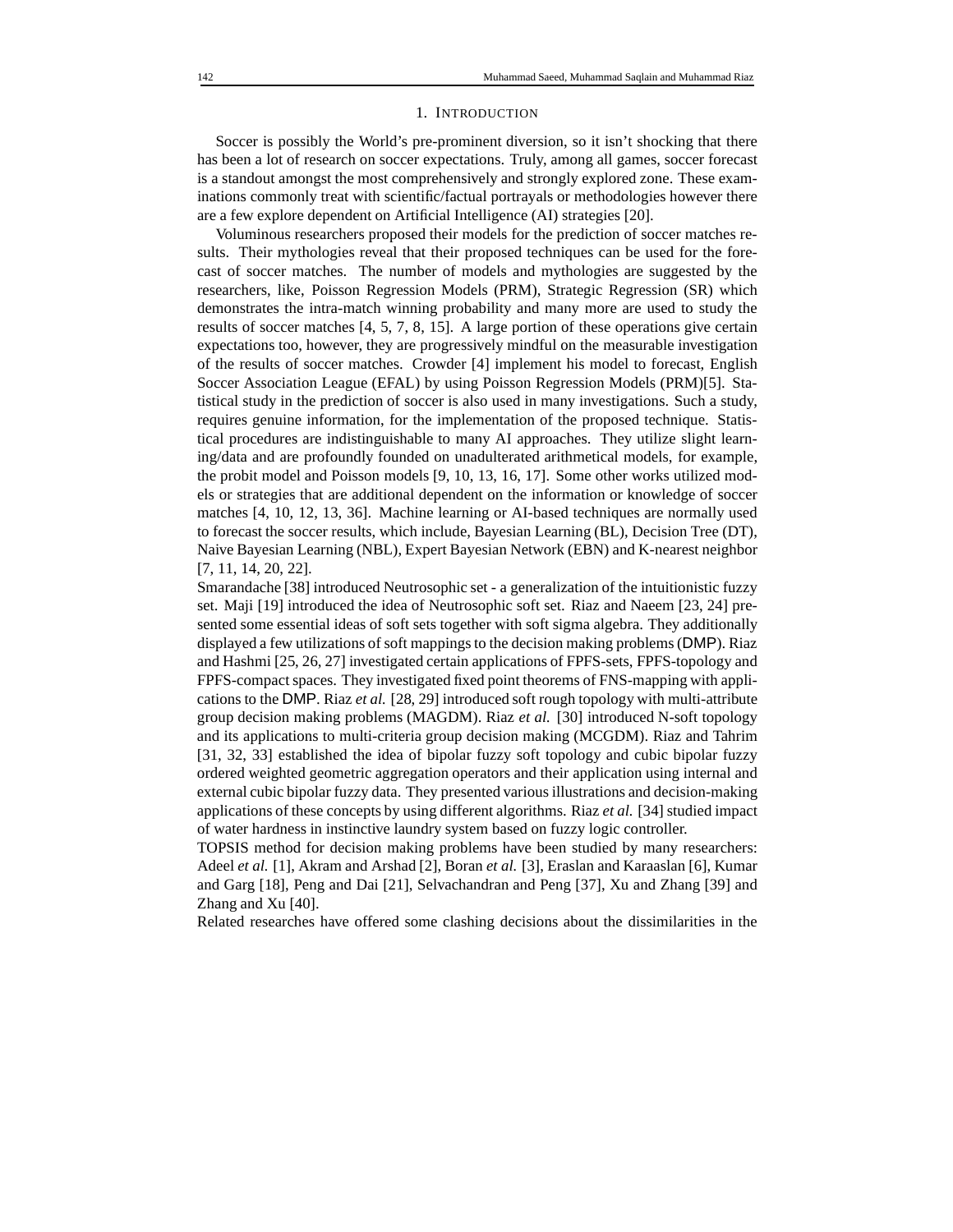execution, among successful and failed teams throughout official matches. Consequently, the point of this research is to predict the outcomes of forthcoming soccer matches using MCDM technique and prediction related research based on current stats has been done.

In daily life issues for a suitable explanation of an entity in an uncertain and vague environment, we need to grip the indeterminate and incomplete information. But fuzzy sets (FS's) and intuitionistic fuzzy sets (IFS's) don't knob the indeterminant and erratic information. The notion of Neutrosophic set (NS) was defined by [38] which is a mathematical implementation for dealing with problems connecting imprecise and erratic information. The concept of soft set  $(SS)$  & NS was together by [19] presenting a new concept called Neutrosophic soft set (NSS) and gave an application of NSS in MCDM or MADM problems. By implementing the proposed technique results are predicted. Saqlain *et. al.* [35] predicted the CWC 2019 by using the TOPSIS technique of MCDM.

In this paper, the Generalized Fuzzy TOPSIS technique of MCDM is suggested to forecast the soccer matches the outcome of the last FIFA world cup 2018. To this end, some significant measures which theoretically affect the match outcomes are required. Consequently, a wide-ranging database of match statistics of the world cup is used up to quarterfinal matches.

### 2. MATERIAL AND METHOD

The match related to arithmetical data, which is studied in this research is openly accessible from the FIFA website *https://www.fifa.com/* (FIFA, 2018). The stats of group stage match, of the 2018 FIFA World Cup is used to implement the proposed MCDM technique, the attributes of each team, which are used: shots, shots on target, fouls, offsides, yellow cards, red cards, corners, with possession of the ball and percentage of ball possession in each match played.

2.1. **FIFA.** International Federation of Association Football (FIFA) is an organization that describes itself as an international governing body of association football. FIFA is responsible for the organization of football's major international tournaments.

2.2. **Sport Expert.** The persons who have perfect knowledge about the soccer game. Those who know which attributes play an important role during the game like goals, corners, offsides, red cards, yellow cards, etc. are given the name sports expert. On behalf of their knowledge about the game, these persons are considered for the selection of attributes as taken in Table 2.

2.3. **Opta.** Opta Sports, formerly Opta Sports data, is an international sports analytics company based in the United Kingdom. Opta provides data for 30 sports in 70 countries, with clients ranging from leagues to broadcasters and betting websites. Opta debuted its current real-time data collection process for soccer matches in 2006, leading to an expansion in new data offerings across different sports.

2.4. **TOPSIS.** The Technique for Order of Preference by Similarity to Ideal Solution (TOPSIS) is a multi-criteria decision analysis method, which was originally developed by [23] in 1981.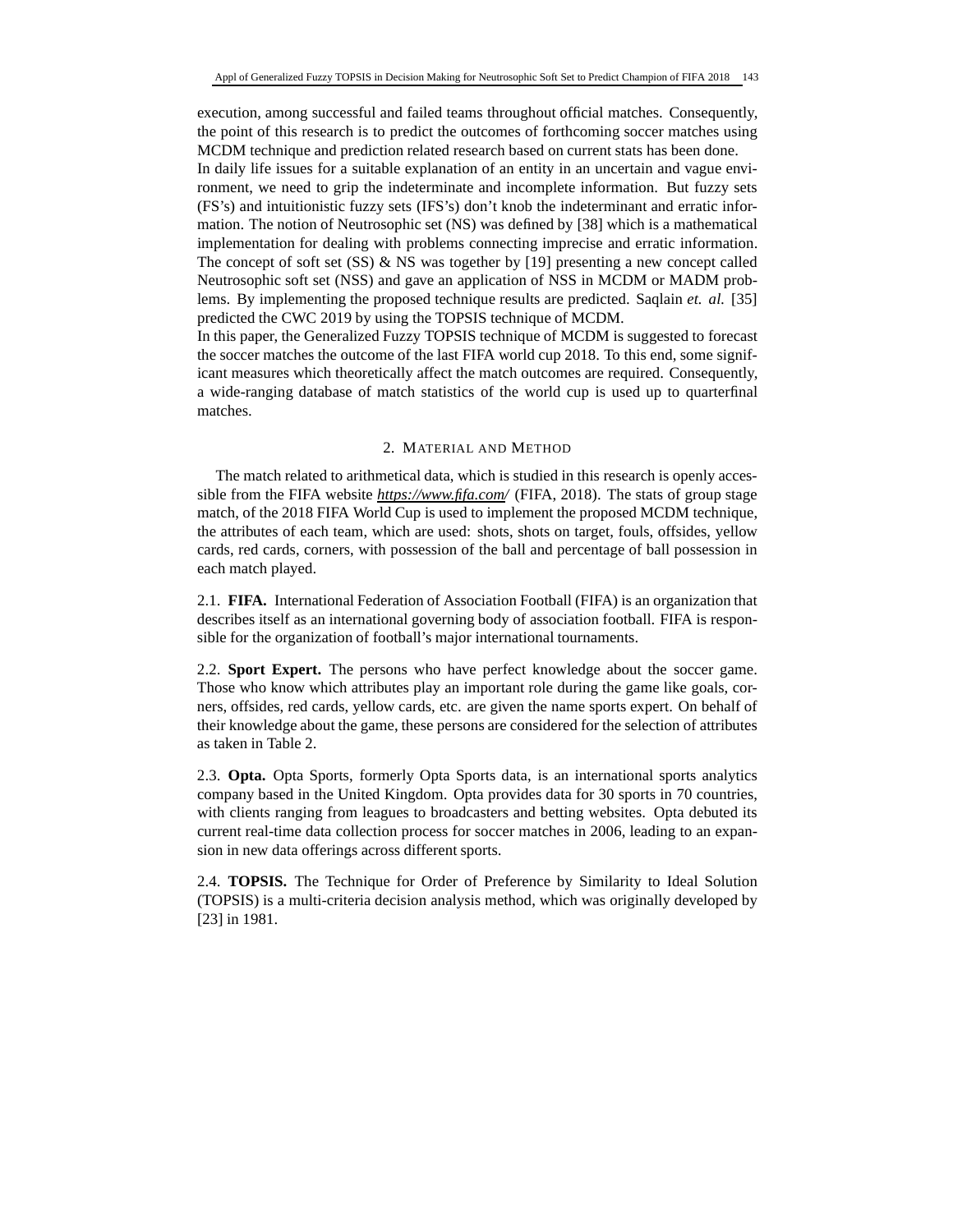2.5. **Generalized Fuzzy TOPSIS.** Based on the two operations Up and Lo, the FMCGDM method being the generalized TOPSIS in a fuzzy environment is presented in [22]. Now we give an Algorithm for TOPSIS and Generalized TOPSIS based on neutrosophic soft set, used to predict FIFA 2018.

2.6. **Algorithm.** The graphical representation of the technique used is given in Figure 1.

#### 3. NUMERICAL CALCULATIONS

After setting prediction parameters and collecting required data than with proposed technique match results of the last world cup would be predictable. As eight top teams i.e. (Knockout Period) comprised of URUGUAY, RUSSIA, BRAZIL, SWEDEN, ENGLAND, FRANCE, CROATIA, BELGIUM have a chance to win the world cup. This research is done by considering the top eight teams from the Knockout period in future this research can be extended from eight to more teams. Initially, eight teams were considered for the calculations, in the future, these calculations can be applied to the statistics of the whole teams participating in the FIFA.

A prediction representative of the soccer, Opta predicted the percentage of winning the FIFA 2018 before the world cup is shown in Table 1.

| Team<br>Prediction % by Opta 3.1 1.9 13.2 1.9 2.1 9.9 1.9 4 |  |  |  |  |  |  |  |  |
|-------------------------------------------------------------|--|--|--|--|--|--|--|--|
|                                                             |  |  |  |  |  |  |  |  |
| TABLE 1. Prediction % percentage by Opta for Knockout teams |  |  |  |  |  |  |  |  |

In the Opta model, each team has an attacking and defensive strength calculated based on past performances. Given these attacking and defensive strengths and several other World Cup-specific variables for each game we can assign a likelihood to each potential result (either team to win or a draw). The graphical representation of the Opta is in Figure 2.

3.1. **Prediction by TOPSIS Technique.** The Technique for Order of Preference by Similarity to Ideal Solution (TOPSIS) is a multi-criteria decision analysis method. To apply the TOPSIS technique we need following data or information.

- (1) Alternatives
- (2) Attributes
- (3) Attribute Values
- (4) Weights

The match related to arithmetical data, which studied in this research is openly accessible from the FIFA website *https://www.fifa.com/* (FIFA, 2018). To implement the proposed MCDM technique, the subsequent actions (attributes) of the teams are systematized. Table: 2 shows the statistics.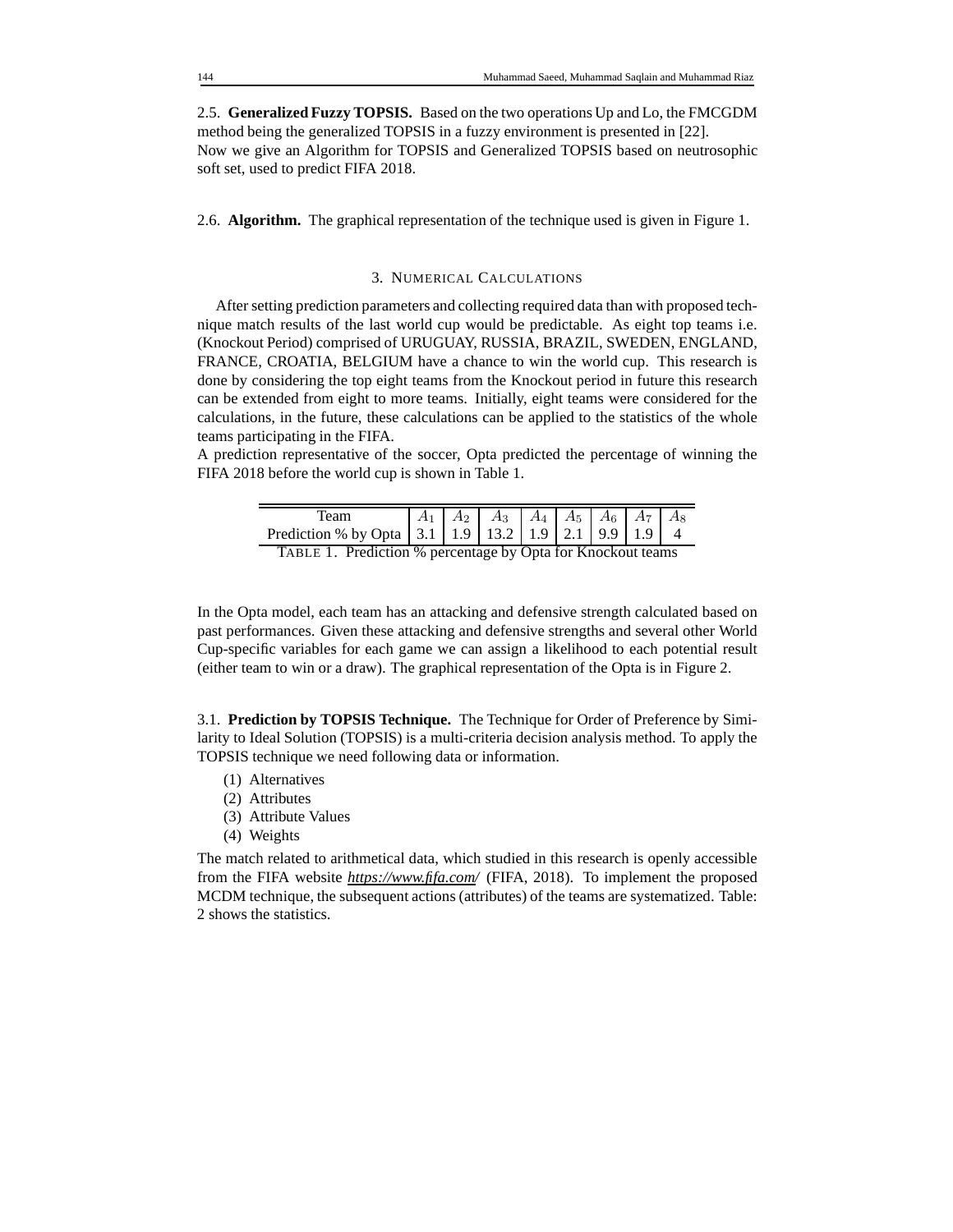

FIGURE 1. Algorithm for the prediction of Champion of FIFA 2018.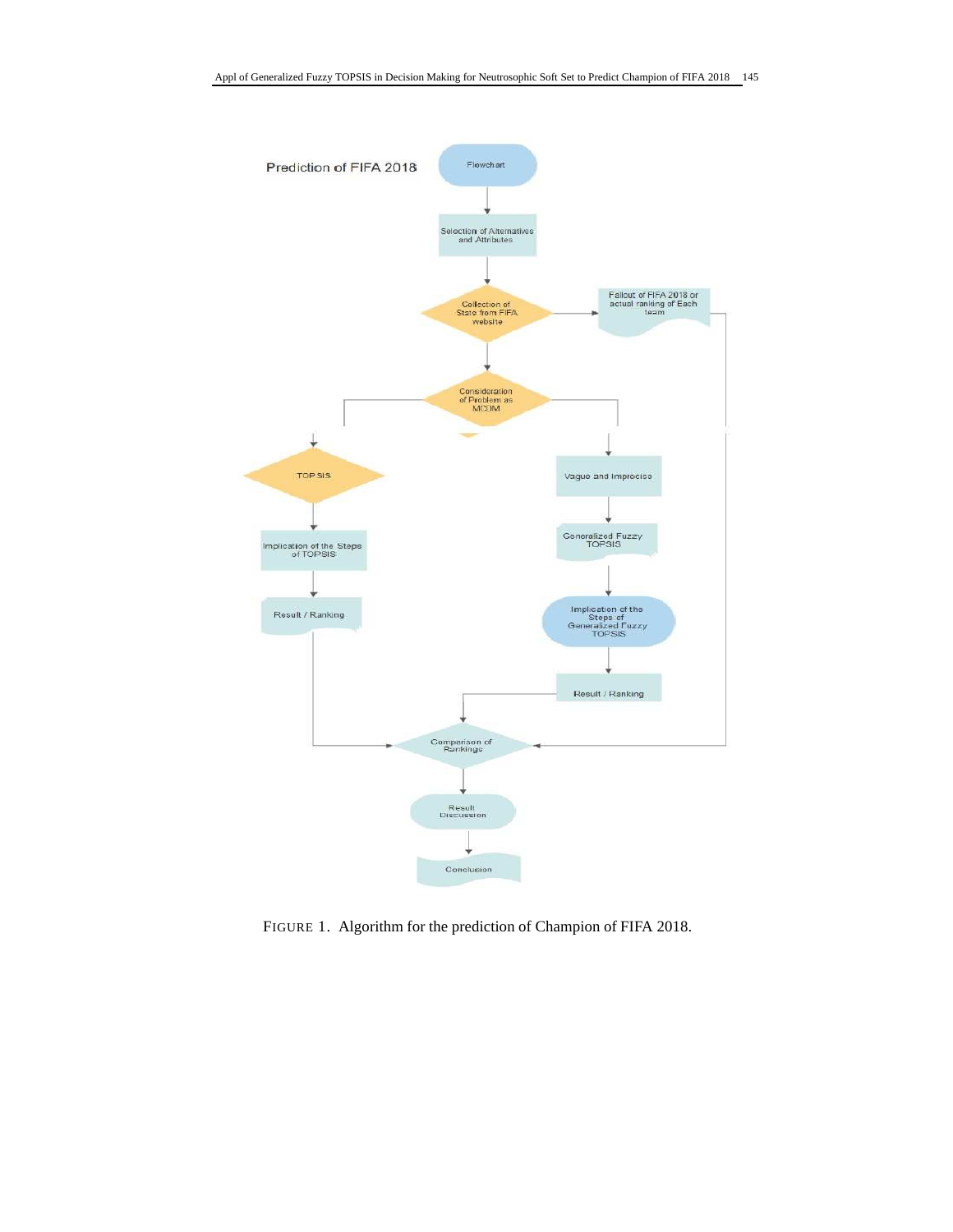

**Statistics** PASSING PENALTY **BELGIUM** CROATIA RED FRANCE **YELLOW ENGLAND** FOULS **IN SWEDEN** OFF SIDE **BRAZIL RUSSIA** CORNERS **URUGAY GOAL ATTEMPT** 

FIGURE 2. Percentage of winning the FIFA 2018 given by Opta

FIGURE 3. Attribute, alternatives and FIFA 2018 statistics up to quarterfinal which is considered for the calculations

80

100

120

140

O

20

40

60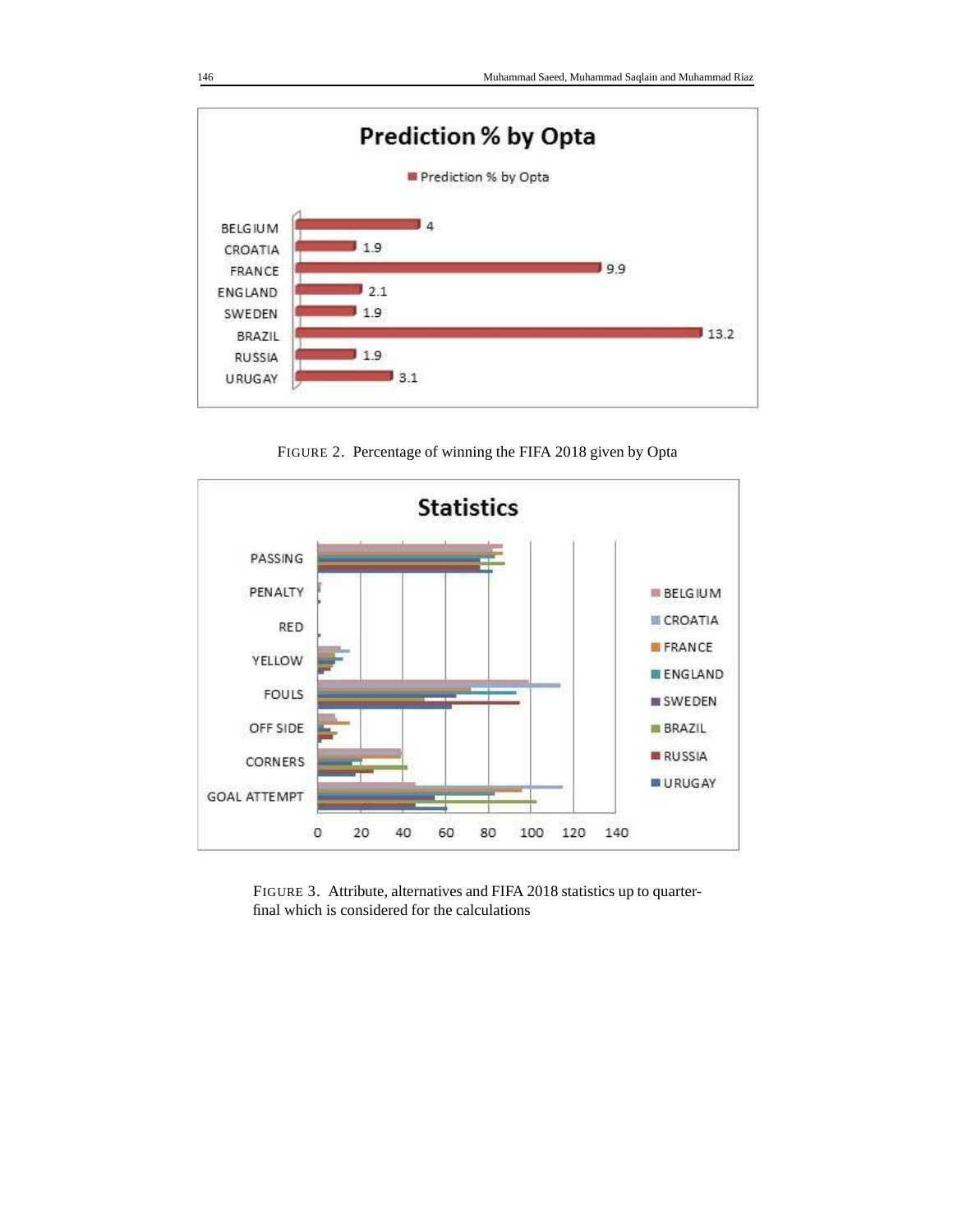| Teams              | $C_1$ | $C_2$ | $C_3$ | $C_4$ | $C_{5}$ | $C_{6}$ | $C_7$ | $C_{8}$ |
|--------------------|-------|-------|-------|-------|---------|---------|-------|---------|
| $A_1$              | 61    | 18    | 2     | 63    | 3       | 0       | 0     | 82      |
| $A_2$              | 46    | 26    | 7     | 95    | 6       | 1       | 1     | 76      |
| $\scriptstyle A_3$ | 103   | 42    | 9     | 50    | 7       | 0       | 0     | 88      |
| $A_4$              | 55    | 16    | 6     | 65    | 8       | 0       | 0     | 76      |
| $A_5\,$            | 83    | 21    | 3     | 93    | 12      | 0       |       | 83      |
| $A_6$              | 96    | 39    | 15    | 72    | 8       | 0       |       | 87      |
| $A_7$              | 115   | 40    | 9     | 114   | 15      | 0       | 2     | 82      |
| $A_8$              | 46    | 39    | 8     | 99    |         | 0       | 0     | 87      |

TABLE 2. Attribute and alternatives of FIFA 2018 up to quarter final which is considered for the calculations

| Teams $A_1 \mid A_2 \mid A_3 \mid A_4 \mid A_5 \mid A_6 \mid A_7 \mid A_8$                  |  |  |  |  |
|---------------------------------------------------------------------------------------------|--|--|--|--|
| Weights $\begin{bmatrix} 0.2 & 0.1 & 0.4 & 0.05 & 0.01 & 0.001 & 0.1 & 0.139 \end{bmatrix}$ |  |  |  |  |

TABLE 3. weights which are assigned by the sports experts to the attributes



FIGURE 4. Weights which are assigned by the sport experts to the attributes

The graphical representation of the statistics is shown in Figure 3.

Weights which are assigned by sport experts are shown in Table 3.

In daily life issues for a suitable explanation of an entity in the uncertain and vague environment, we need to grip the indeterminate and incomplete information, especially when they involve a large set of attributes that require decision-makers to develop rankings. Graphical representation of weights which are assigned by sport experts are shown in Figure: 4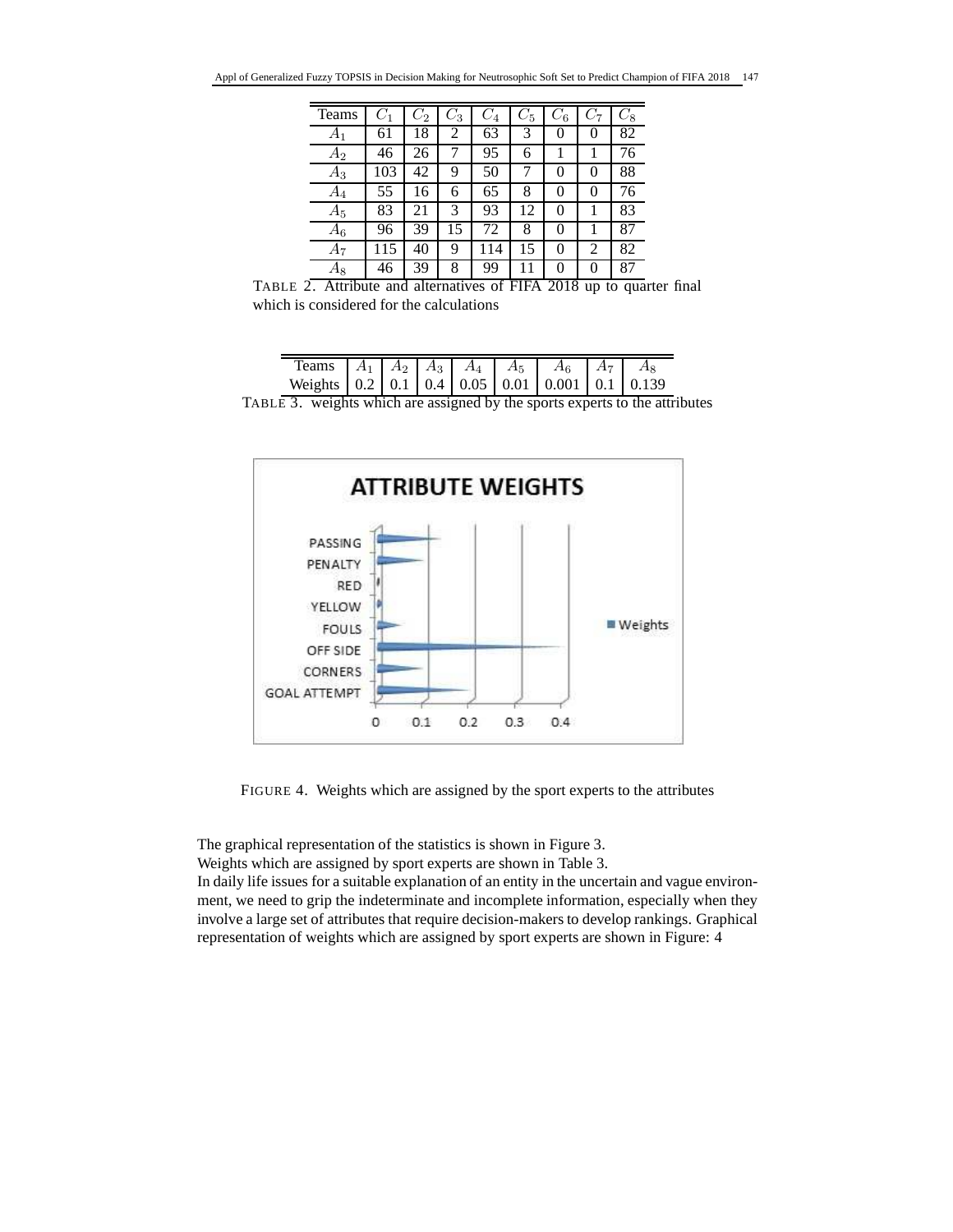# 3.2. **TOPSIS Technique.**

**Step 1:** Construct the Normalized Decision Matrix by using:

$$
r_{ij} = \frac{x_{ij}}{\sqrt{\sum_{i=1}^m x_{ij}^2}}
$$

**Step 2:** Construct the Weighted Normalized Decision Matrix:  $V_{ij} = w_j r_{ij}$ **Step 3:** Determine Ideal and Negative-Ideal Solutions:

 $A^+ = \{ V_1, \ldots, V_n \}$ 

 $A = \{V_1, \ldots, V_n\}$ 

**Step 4:** Calculate the Separation Measure:

(1) Ideal Separation:

$$
S_i^+ = \sqrt{\sum_{j=1}^n (V_{ij} - V_j^+)^2} \qquad i = 1, 2, 3, \dots, m
$$

(1) Negative Ideal Separation:

$$
S_i^- = \sqrt{\sum_{j=1}^n (V_{ij} - V_j^-)^2} \qquad i = 1, 2, 3, \dots, m
$$

**Step 5:** Calculate the Relative Closeness to the Ideal Solution:

$$
C_i^* = \frac{S_i^-}{(S_i^+ + S_i^-)}, 0 < C_i^* < 1, \qquad i = 1, 2, 3, \dots, m.
$$

 $C_i^* = 1$ , if  $A_i = A^+$  and  $C_i^* = 0$ , if  $A_i = A^-$ 

**Step 6:** Rank the preference order a set of alternatives, can now be preference ranked according to  $C_i^*$  are shown in Table: 4.

| $S_i^+$  | $S_i^-$  | $C_i^\ast$ |                | <b>Result</b> – rank Team |
|----------|----------|------------|----------------|---------------------------|
| 0.032124 | 0.297466 | 0.902535   | 8              | <b>URUGUAY</b>            |
| 0.091397 | 0.204687 | 0.691313   | 6              | <b>RUSSIA</b>             |
| 0.165902 | 0.133734 | 0.446323   | 3              | <b>BRAZIL</b>             |
| 0.066375 | 0.222928 | 0.770569   | 5              | <b>SWEDEN</b>             |
| 0.060273 | 0.267291 | 0.815996   | 7              | <b>ENGLAND</b>            |
| 0.274337 | 0.035194 | 0.1137     |                | <b>FRANCE</b>             |
| 0.176975 | 0.12929  | 0.422151   | $\overline{2}$ | <b>CROATIA</b>            |
| 0.121585 | 0.183462 | 0.601422   | 4              | <b>BELGIUM</b>            |

TABLE 4. TOPSIS technique calculation results

3.3. **Generalized Fuzzy TOPSIS. Definition 1:** A Fuzzy Neutrosophic set (FN set) A over the universe of discourse  $\mathcal X$  is defined as

$$
\mathcal{A} = \langle x, T_{\mathcal{A}}(x), I_{\mathcal{A}}(x), F_{\mathcal{A}}(x) \rangle, x \in \mathcal{X} \text{ where } T, F, I : \mathcal{X} \to [0, 1]
$$
  
and  $0 \le T_{\mathcal{A}}(x) + I_{\mathcal{A}}(x) + F_{\mathcal{A}}(x) \le 3$ .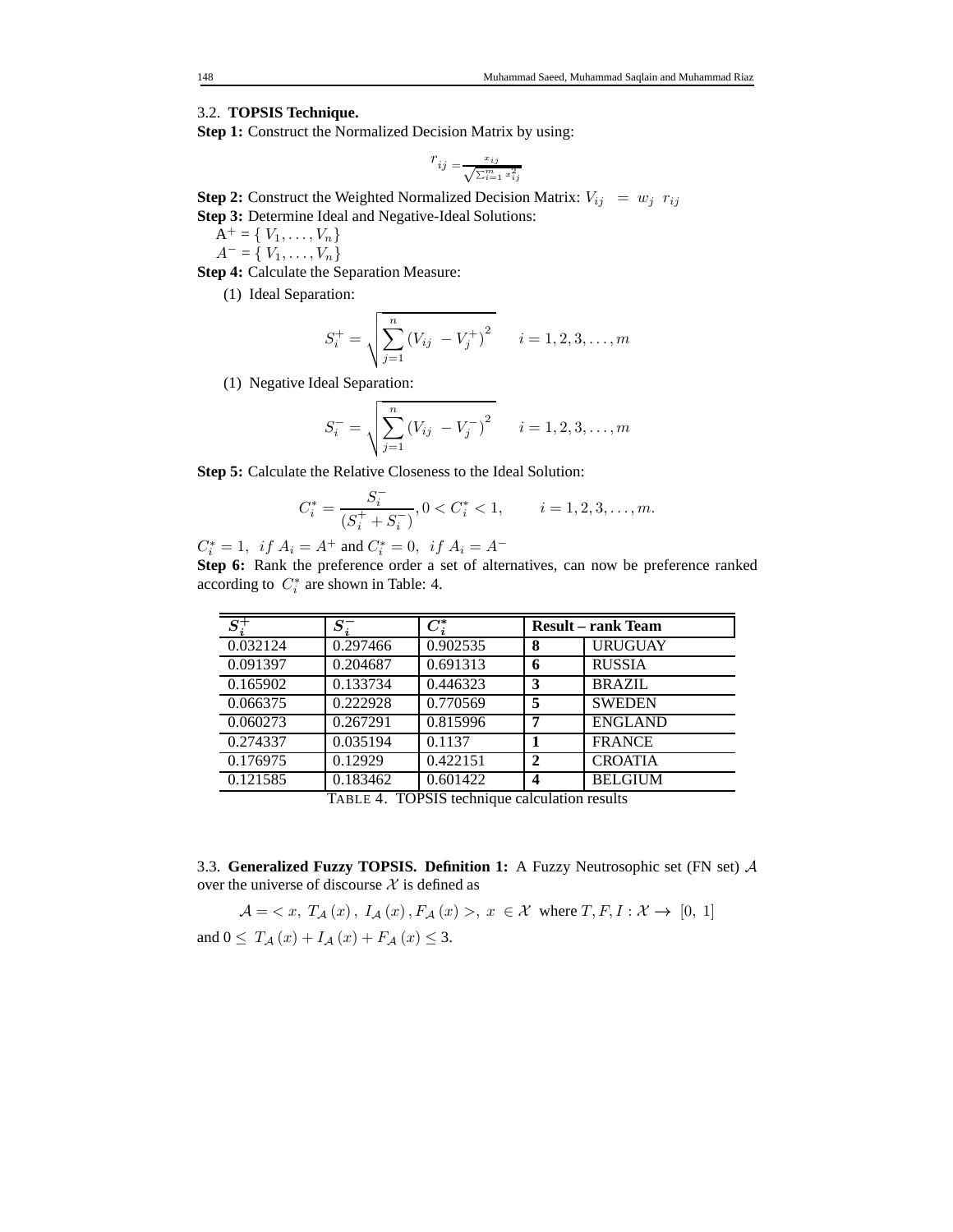**Definition 2:**Let  $\mathcal{X}$  be the initial universal set and  $\overline{E}$  be a set of parameters. Consider a non-empty set  $A, A \subset \overline{E}$ . Let ? (X) denote the set of all FN sets of X.

Fuzzy Sets (FS's) are not as useful while while dealing with uncertainty and vague environment. Neutrosophic Set (NS's) is the mathematical implementation for dealing with problems connecting imprecise and erratic information. So, in this section, Neutrosophic soft set (NSS) is considered for the calculations.

Let  $U = \{A_1, A_2, A_3, A_4, A_5, A_6, A_7, A_8\}$  be the set of alternatives as shown in Table 5, and consider  $E = \{C_1, C_2, C_3, C_4, C_5, C_6, C_7, C_8\}$  be a set of attributes as shown in Table 6.

| <b>Teams</b>    | <b>Actual Rank</b> |
|-----------------|--------------------|
| $A_1$ =URUGAY   | 6                  |
| $A_2$ =RUSSIA   | 7                  |
| $A_3 = BRAZIL$  | 5                  |
| $A_4$ =SWEDEN   | 8                  |
| $A_5 = ENGLAND$ | 4                  |
| $A_6$ =FRANCE   | 1                  |
| $A_7 = CROATIA$ | $\mathfrak{D}$     |
| $A_8 = BELGIUM$ | 3                  |

TABLE 5. Set of Alternatives as  $\overline{A}_i$ 

| Representation                          | Attribute                                                                                                                                                                                                                                                                                                                                                   |
|-----------------------------------------|-------------------------------------------------------------------------------------------------------------------------------------------------------------------------------------------------------------------------------------------------------------------------------------------------------------------------------------------------------------|
| $C_1$                                   | <b>Goal Attempt</b>                                                                                                                                                                                                                                                                                                                                         |
| $C_2$                                   | Corner                                                                                                                                                                                                                                                                                                                                                      |
| $C_3$                                   | Off side play                                                                                                                                                                                                                                                                                                                                               |
| $C_4$                                   | Fouls                                                                                                                                                                                                                                                                                                                                                       |
| $C_5$                                   | <b>Yellow Cards</b>                                                                                                                                                                                                                                                                                                                                         |
| $C_6$                                   | <b>Red Cards</b>                                                                                                                                                                                                                                                                                                                                            |
| $C_7$                                   | <b>Penalty Corneres</b>                                                                                                                                                                                                                                                                                                                                     |
|                                         | Passing %                                                                                                                                                                                                                                                                                                                                                   |
| $\mathbf{m}$ . $\mathbf{m}$ .<br>$\sim$ | $\mathcal{C}$ $\mathcal{C}$ $\mathcal{C}$ $\mathcal{C}$ $\mathcal{C}$ $\mathcal{C}$ $\mathcal{C}$ $\mathcal{C}$ $\mathcal{C}$ $\mathcal{C}$ $\mathcal{C}$ $\mathcal{C}$ $\mathcal{C}$ $\mathcal{C}$ $\mathcal{C}$ $\mathcal{C}$ $\mathcal{C}$ $\mathcal{C}$ $\mathcal{C}$ $\mathcal{C}$ $\mathcal{C}$ $\mathcal{C}$ $\mathcal{C}$ $\mathcal{C}$ $\mathcal{$ |

TABLE 6. Set of attributes as  $C_i$ 

**Step 1:** Assigned the suitable rating in terms of a linguistic variable by the experts for each criterion.

**Step 2:** Assigning suitable rating in terms of Neutrosophic Soft Sets (NSS's) to each linguistic variable by the experts for each criterion as shown in Table 7 and Table 8. **Step 3:** Now find

$$
A^{-} = (G^{-}1, G^{-}2 \dots \dots G^{-}5) \text{ and } A^{+} = (G^{+}1, G^{+}2 \dots \dots G^{+}5)
$$
  

$$
G^{+} = (0.78, 0.90, 0.69); G^{-}1 = (0.31, 0.50, 0.22)
$$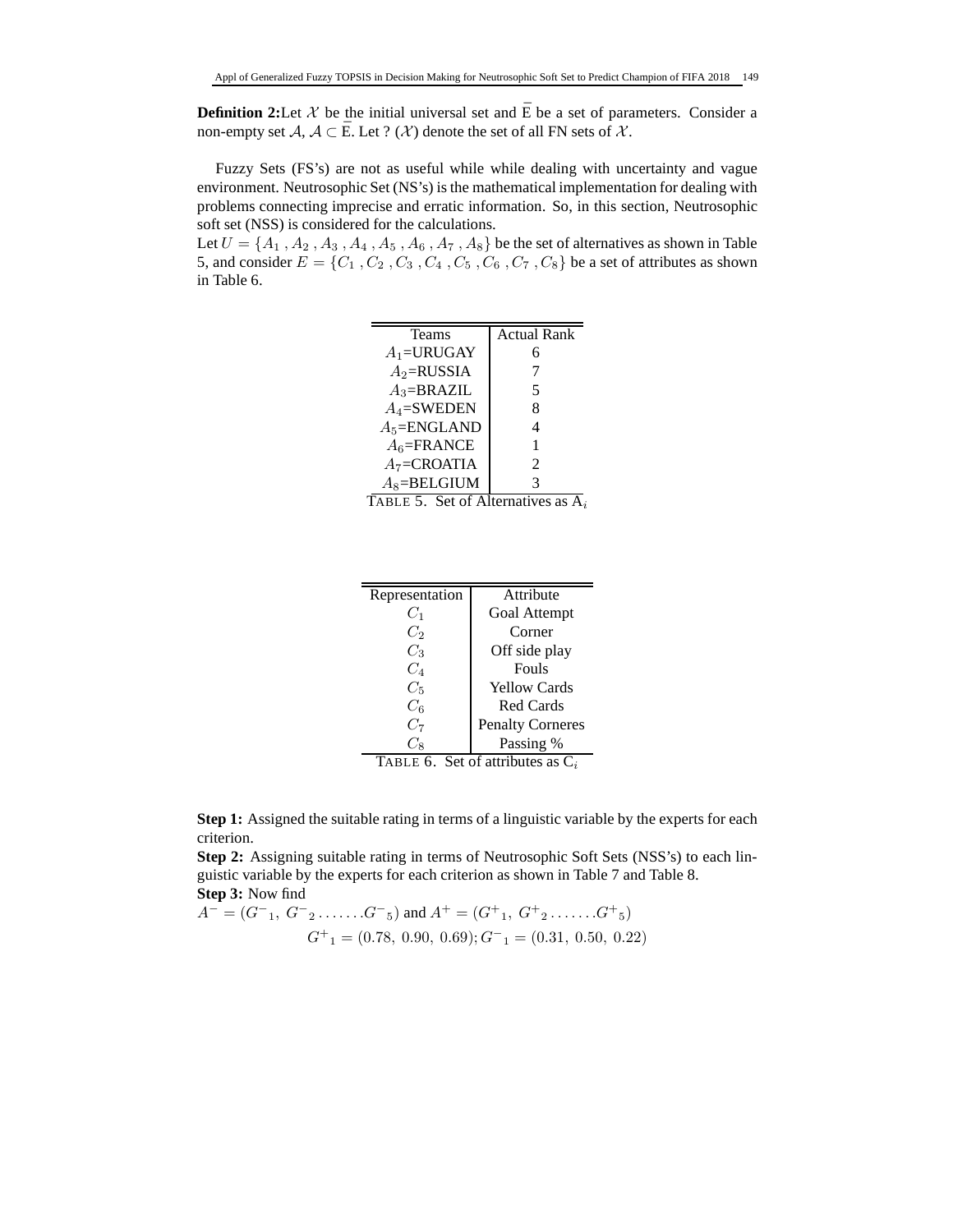|             | $A_1$             | $A_2$              | $A_3$             | $\boldsymbol{A_4}$ |
|-------------|-------------------|--------------------|-------------------|--------------------|
| $C_1$       | (0.41, 0.7, 0.59) | (0.31, 0.5, 0.69)  | (0.67, 0.9, 0.33) | (0.38, 0.6, 0.62)  |
| $C_{2}$     | (0.47, 0.3, 0.53) | (0.65, 0.63, 0.35) | (1.0, 0.93, 0.1)  | (0.49, 0.61, 0.51) |
| $C_3$       | (0.15, 0.3, 0.85) | (0.45, 0.6, 0.55)  | (0.6, 0.8, 0.4)   | (0.41, 0.49, 0.59) |
| $C_4$       | (0.43, 0.9, 0.57) | (0.63, 0.7, 0.37)  | (0.35, 0.3, 0.65) | (0.44, 0.2, 0.56)  |
| $C_5$       | (0.21, 0.7, 0.79) | (0.43, 0.8, 0.57)  | (0.49, 0.6, 0.51) | (0.54, 0.4, 0.46)  |
| $C_6$       | (0.0, 0.1, 0.0)   | (0.0, 0.11, 0.2)   | (0.0, 0.20, 0.0)  | (0.0, 0.19, 0.1)   |
| $C_7$       | (0.0, 0.7, 0.13)  | (0.01, 0.1, 0.09)  | (0.03, 0.2, 0.0)  | (0.01, 0.3, 0.03)  |
| $C_{\bf 8}$ | (0.83, 0.7, 0.17) | (0.77, 0.6, 0.3)   | (0.87, 0.3, 0.13) | (0.77, 0.89, 0.23) |

TABLE 7. Suitable rating to each criterion in term of Neutrosophic by the decision makers

|         | $A_5$              | $A_6$              | $A_7$              | $A_8$              |
|---------|--------------------|--------------------|--------------------|--------------------|
| $C_1$   | (0.55, 0.86, 0.45) | (0.64, 0.9, 0.36)  | (0.87, 0.5, 0.22)  | (0.31, 0.6, 0.69)  |
| $C_{2}$ | (0.52, 0.81, 0.48) | (0.98, 1.0, 0.02)  | (1.0, 0.98, 0.4)   | (1.0, 0.7, 0.3)    |
| $C_3$   | (0.21, 0.9, 0.79)  | (1.0, 1.0, 0.3)    | (0.61, 1.0, 0.39)  | (0.53, 0.31, 0.47) |
| $C_4$   | (0.63, 0.4, 0.37)  | (0.48, 0.51, 0.52) | (0.81, 0.47, 0.19) | (0.69, 0.31, 0.31) |
| $C_5$   | (0.89, 0.3, 0.21)  | (0.54, 0.37, 0.9)  | (1.0, 0.9, 0.7)    | (0.71, 0.63, 0.39) |
| $C_6$   | (0.0, 0.2, 0.2)    | (0.0, 0.3, 0.1)    | (0.0, 0.13, 0.13)  | (0.0, 0.17, 0.01)  |
| $C_7$   | (0.0, 0.7, 0.03)   | (0.0, 0.1, 0.03)   | (0.0, 0.0, 0.0)    | (0.0, 0.1, 0.3)    |
| $C_8$   | (0.81, 0.9, 0.19)  | (0.89, 0.7, 0.11)  | (0.81, 0.9, 0.19)  | (0.89, 0.7, 0.13)  |

TABLE 8. Suitable rating to each criterion in term of Neutrosophic by the decision makers

$$
G^{+}_{2} = (1.00, 1.00, 0.53); G^{-}_{2} = (0.47, 0.30, 0.10)
$$

$$
G^{+}_{3} = (1.00, 1.00, 0.85); G^{-}_{3} = (0.15, 0.30, 0.30)
$$

$$
G^{+}_{4} = (0.80, 0.90, 0.65); G^{-}_{4} = (0.35, 0.20, 0.19)
$$

$$
G^{+}_{5} = (1.00, 0.90, 0.90); G^{-}_{5} = (0.21, 0.30, 0.21)
$$

$$
G^{+}_{6} = (0.00, 0.30, 0.20); G^{-}_{6} = (0.00, 0.10, 0.00)
$$

$$
G^{+}_{7} = (0.01, 0.70, 0.30); G^{-}_{7} = (0.00, 0.00, 0.00)
$$

$$
G^{+}_{8} = (0.89, 0.90, 0.23); G^{-}_{8} = (0.77, 0.30, 0.11)
$$

**Step 4:** By using following formula and result is in Table9.

$$
d(A, B) = \sqrt{(1\backslash 3)[(a_1 + b_1)^2 + (a_2 + b_2)^2 + (a_3 + b_3)^2]}
$$
  

$$
A_i
$$

Let 
$$
B_i = \frac{A_i}{d(G_{ij}, G^+_{j}) d(G_{ij}, G^-_{j})}
$$
  
\n**Step 5:** The average weight assigned against each criterion.  
\n $w_1 = (0.51, 0.69, 0.49) w_2 = (0.76, 0.75, 0.34) w_3 = (0.50, 0.68, 0.54)$ 

$$
w_4 = (0.56, 0.47, 0.44) w_5 = (0.60, 0.59, 0.57) w_6 = (0.00, 0.18, 0.09)
$$
  

$$
w_7 = (0.01, 0.20, 0.09) w_8 = (0.83, 0.71, 0.18)
$$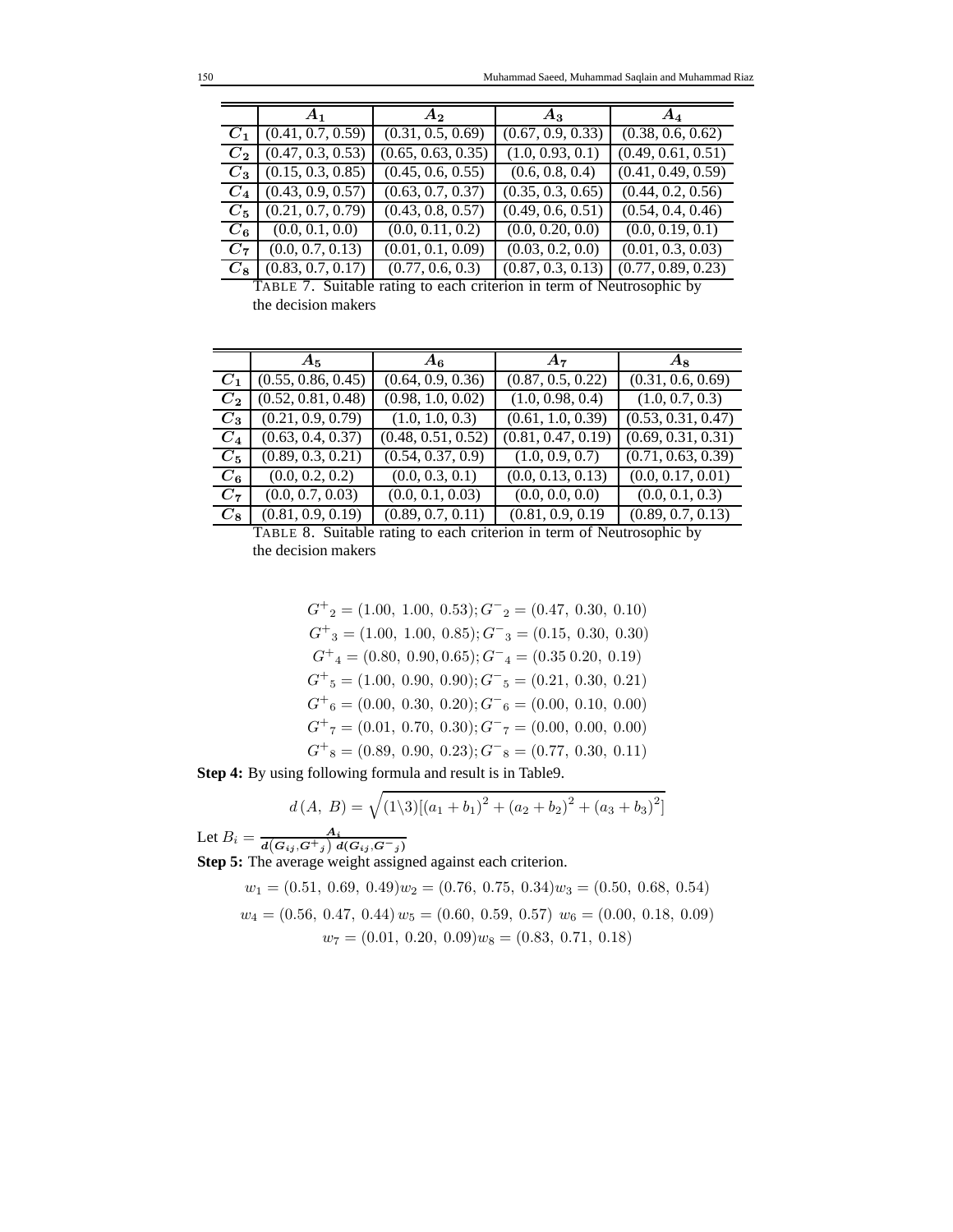|                    | $B_1$         | B <sub>2</sub> | $B_3$         | $B_4$         |
|--------------------|---------------|----------------|---------------|---------------|
| $C_1$              | 0.2496 0.2496 | 0.3563 0.2714  | 0.2173 0.3171 | 0.2915 0.2415 |
| $C_2$              | 0.5069 0.2483 | 0.3119 0.2606  | 0.2743 0.4753 | 0.3709 0.2970 |
| $C_{3}$            | 0.6357 0.4330 | 0.4291 0.3571  | 0.3663 0.4252 | 0.4746 0.3385 |
| $C_{\rm 4}$        | 0.2242 0.4622 | 0.2242 0.3468  | 0.4365 0.2718 | 0.4601 0.2198 |
| $C_{5}$            | 0.4748 0.4068 | 0.3846 0.3777  | 0.4091 0.2935 | 0.4673 0.2459 |
| $C_{\mathfrak{a}}$ | 0.1633 0.000  | 0.1097 0.1156  | 0.1291 0.0577 | 0.0858 0.0777 |
| $C_7$              | 0.0983 0.4111 | 0.3670 0.0779  | 0.31800.1236  | 0.2786 0.1742 |
| $C_{\rm R}$        | 0.1254 0.2361 | 0.1909 0.2050  | 0.3514 0.0589 | 0.0695 0.3476 |
|                    | $B_5$         | $B_6$          | $B_7$         | $B_8$         |
| $C_1$              | 0.1988 0.2624 | 0.2070 0.3101  | 0.3563 0.2714 | 0.32190.2796  |
| $C_{2}$            | 0.2994 0.3683 | 0.2947 0.5022  | 0.0756 0.5270 | 0.24780.4896  |
| $C_{3}$            | 0.4610 0.5291 | 0.3175 0.6461  | 0.3482 0.5118 | 0.52960.3063  |
| $C_{\it 4}$        | 0.3468 0.2242 | 0.3044 0.2720  | 0.3635 0.3080 | 0.39920.2176  |
| $C_{5}$            | 0.5317 0.3926 | 0.4052 0.4434  | 0.1155 0.6388 | 0.37290.3612  |
| $C_6$              | 0.1291 0.1156 | 0.0577 0.1291  | 0.1061 0.0770 | 0.13290.0408  |
| $C_7$              | 0.3958 0.0440 | 0.3799 0.0603  | 0.4397 0.000  | 0.34650.1826  |
| $C_8$              | 0.0516 0.3502 | 0.1347 0.2411  | 0.516 0.3502  | 0.12910.2414  |

TABLE 9. Calculation of ideal distance as of Step: 2 of TOPSIS technique of MCDM

**Step 6:** Calculation of weight distance value by using formula:

$$
D^+{}_{i} = \sum_{i=1}^{m} W_j \times d^+{}_{ij} \& D^-{}_{i} = \sum_{i=1}^{m} W_j \times d^-{}_{ij}
$$
  
\n
$$
D^+{}_{1} = (1.3459, 1.5083, 1.0533) \& D^-{}_{1} = (1.2355, 1.3600, 0.9553)
$$
  
\n
$$
D^+{}_{2} = (1.1517, 1.3325, 0.9075) \& D^-{}_{2} = (1.1068, 1.1933, 0.8366)
$$
  
\n
$$
D^+{}_{3} = (1.2872, 1.3876, 0.9263) \& D^-{}_{3} = (1.1140, 1.3357, 0.9071)
$$
  
\n
$$
D^+{}_{4} = (1.2664, 1.3616, 1.0393) \& D^-{}_{4} = (0.8194, 0.9415, 0.6679)
$$
  
\n
$$
D^+{}_{5} = (1.1194, 1.2909, 0.9603) \& D^-{}_{5} = (1.3305, 1.4323, 0.9393)
$$
  
\n
$$
D^+{}_{6} = (1.0175, 1.1439, 0.8016) \& D^-{}_{6} = (1.4819, 1.6259, 1.1045)
$$
  
\n
$$
D^+{}_{7} = (1.1190, 1.2519, 0.7562) \& D^-{}_{7} = (1.6413, 1.7147, 1.1581)
$$
  
\n
$$
D^+{}_{8} = (1.1752, 1.3606, 0.9826) \& D^-{}_{8} = (1.2075, 1.2975, 0.8330)
$$

Thus

 $UD^{+}~= (1.3459,\: 1.5083,\: 1.0533) \quad , \: \: LD^{+}~= (1.0175,\: \: 1.1439,\: \: 0.7562)$  $UD^- = (1.6413, 1.7147, 1.1581), LD^- = (0.8194, 0.9415, 0.6679)$ **Step 7:** Find by using distance formula

$$
d(A, B) = \sqrt{(1\backslash 3)[(a_1 + b_1)^2 + (a_2 + b_2)^2 + (a_3 + b_3)^2]}
$$

$$
d(D^+_{1}, UD^+) = 0 \qquad d(D^+_{1}, LD^+) = 0.3311
$$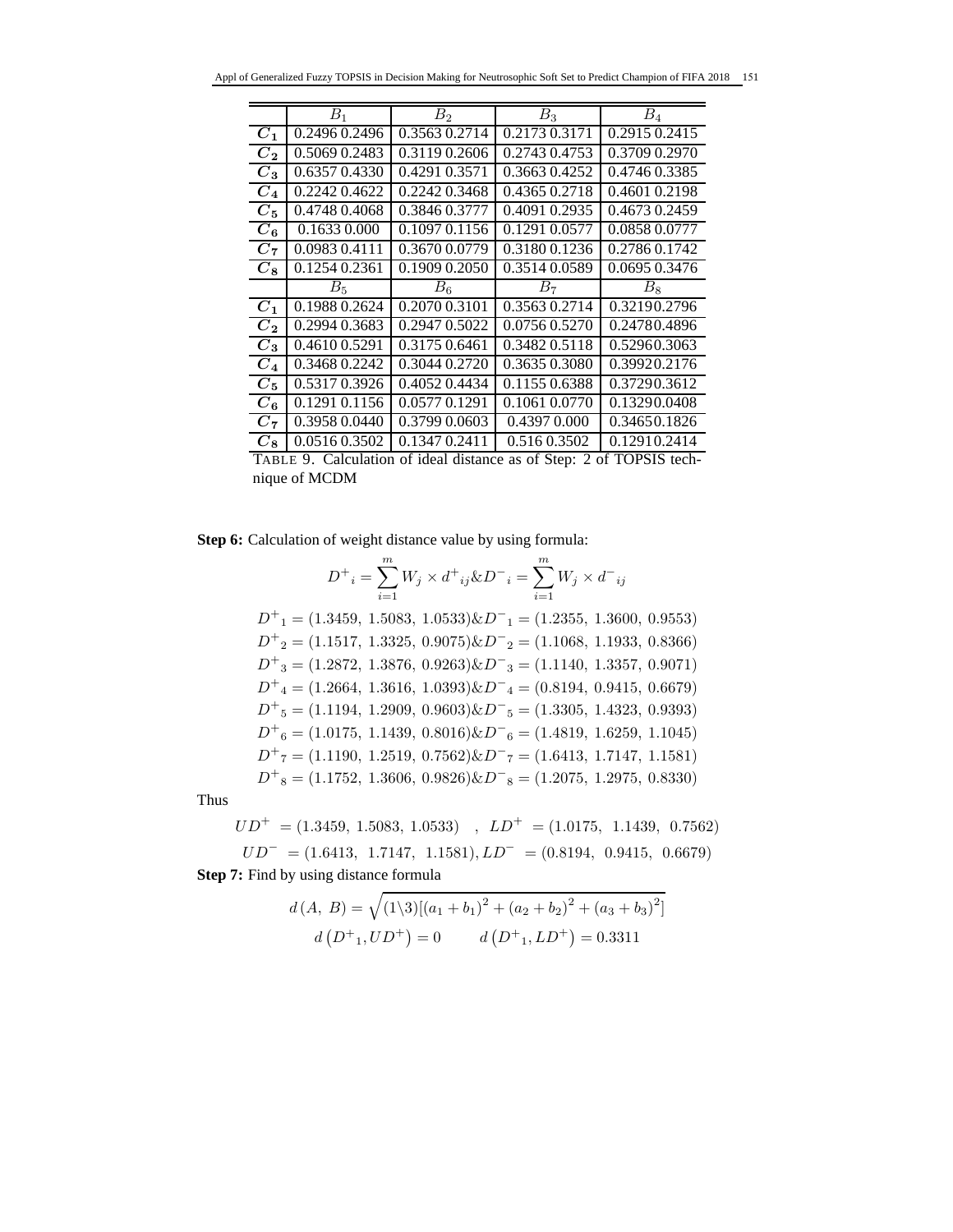$$
d(D^+{}_{2},UD^+) = 0.1731 \t d(D^+{}_{2},LD^+) = 0.1597
$$
  
\n
$$
d(D^+{}_{3},UD^+) = 0.1067 \t d(D^+{}_{3},LD^+) = 0.2317
$$
  
\n
$$
d(D^+{}_{4},UD^+) = 0.0967 \t d(D^+{}_{4},LD^+) = 0.2567
$$
  
\n
$$
d(D^+{}_{5},UD^+) = 0.189 \t d(D^+{}_{5},LD^+) = 0.1567
$$
  
\n
$$
d(D^+{}_{6},UD^+) = 0.3183 \t d(D^+{}_{6},LD^+) = 0.0262
$$
  
\n
$$
d(D^+{}_{7},UD^+) = 0.2617 \t d(D^+{}_{7},LD^+) = 0.0856
$$
  
\n
$$
d(D^+{}_{8},UD^+) = 0.1366 \t d(D^+{}_{8},LD^+) = 0.2026
$$
  
\n
$$
d(D^-{}_{1},UD^-) = 0.3325 \t d(D^-{}_{1},LD^-) = 0.3790
$$
  
\n
$$
d(D^-{}_{2},UD^-) = 0.4694 \t d(D^-{}_{2},LD^-) = 0.2412
$$
  
\n
$$
d(D^-{}_{3},UD^-) = 0.4019 \t d(D^-{}_{3},LD^-) = 0.3159
$$
  
\n
$$
d(D^-{}_{4},UD^-) = 0.7103 \t d(D^-{}_{4},LD^-) = 0.0
$$
  
\n
$$
d(D^-{}_{5},UD^-) = 0.2734 \t d(D^-{}_{5},LD^-) = 0.4381
$$
  
\n
$$
d(D^-{}_{6},UD^-) = 0.1098 \t d(D^-{}_{6},LD^-) = 0.6050
$$
  
\n
$$
d(D^-{}_{8},UD^-) = 0.0
$$
  
\n
$$
d(D^-{}_{8},UD^-) = 0.3949 \t d(D^-{}_{8},LD^-) = 0.7103
$$
  
\n
$$
d(D^-{}_{8},UD^-) = 0.3949 \t d(D
$$

**Step 8:** From the previous distance values  $A_i^+$  and  $A_i^ \overline{i}$  calculated by formula as shown in Table 10.

| $A_i^+ = d(D^+, LD^+) + d(D^-, UD^-)$    | $A_i^- = d(D^+, UD^+) + d(D^-, LD^-)$ |
|------------------------------------------|---------------------------------------|
| $A_1^+ = 0.3311 + 0.3325 = 0.6636$       | $A_1 = 0.0 + 0.3790 = 0.3790$         |
| $A_2^+ = 0.1597 + 0.4694 = 0.6291$       | $A_2 = 0.1731 + 0.2412 = 0.4143$      |
| $A_3^+$ =0.2317+0.4019=0.6336            | $A_3 = 0.1067 + 0.3159 = 0.4226$      |
| $A_4^+ = 0.2513 + 0.7103 = 0.9616$       | $A_4 = 0.0967 + 0.0 = 0.0967$         |
| $A_{\rm g}^+$ = 0.1567 + 0.2734 = 0.4301 | $A_5 = 0.1890 + 0.4381 = 0.6271$      |
| $A_{\rm g}^+$ =0.0262+0.1098=0.1360      | $A_6 = 0.3183 + 0.6050 = 0.9233$      |
| $A_7^+ = 0.0856 + 0.0000 = 0.0851$       | $A_7 = 0.2617 + 0.7103 = 0.9720$      |
| $A_{8}^{+}=0.2026+0.3949=0.5975$         | $A_8 = 0.1366 + 0.3187 = 0.4553$      |

TABLE 10. Calculations of Positive and Negative ideal solution

.

**Step 9:** Finally evaluated results are given by calculating  $A_i^* = \frac{A_i^-}{A_i^- + A_i^+}$  $A_1 = 0.3635, A_2 = 0.3971, A_3 = 0.4001, A_4 = 0.0914,$ 

$$
A_5 = 0.5932, A_6 = 0.8716, A_7 = 0.9191, A_8 = 0.4325
$$

Clearly,  $A_7 > A_6 > A_5 > A_8 > A_3 > A_2 > A_1 > A_4$ , and the best performance is by  $A_7$  = Croatia as shown in Figure 5.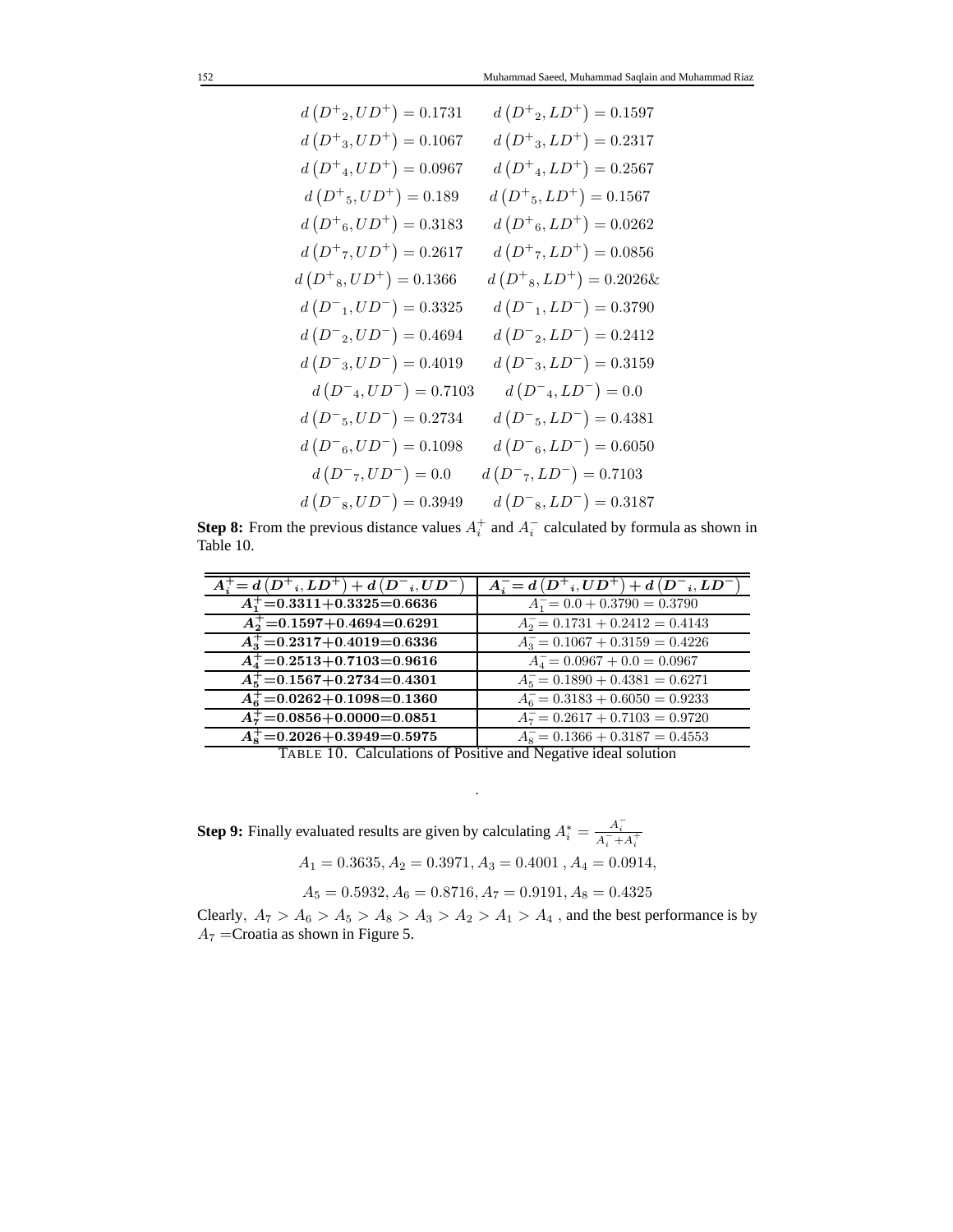| <b>Strategy</b>    | <b>Final value</b> | <b>Predicted Rank</b> | <b>Actual Rank</b> |
|--------------------|--------------------|-----------------------|--------------------|
| $A_1$              | 0.3635             |                       |                    |
| $A_2$              | 0.3971             |                       |                    |
| Aз                 | 0.4001             |                       |                    |
| $\boldsymbol{A_4}$ | 0.0914             |                       |                    |
| $A_5$              | 0.5932             | κ                     |                    |
| $A_6$              | 0.8716             | 2                     |                    |
| A7                 | 0.9191             |                       |                    |
|                    | 0.4325             |                       |                    |

TABLE 11. Final result by Generalized Fuzzy TOPSIS vs Actual Rankings of the fallout of FIFA 2018



FIGURE 5. Comparison of Predicted Rank by Generalized Fuzzy TOP-SIS and Actual fallout results of FIFA 2018

# 4. RESULT DISCUSSION

The illustration of the game soccer and prediction of FIFA 2018 has been dealt with. As the stats of each team were neither the same nor closed. Thus, an MCDM (Multi-Criteria Decision Making) approaches, TOPSIS and Generalized Fuzzy TOPSIS are considered in the prediction model. The prediction model is based on alternatives which are teams and attributes of each team. The results have been shown in the Table 4, Table 11and Table 12 while graphically represented in Figure 5 and Figure 6 respectively.

In Table 12, all the outcomes are shown. Results of Fuzzy TOPSIS shows that the alternative taken as  $A_1$  have maximum chances to win FIFA 2018 which are quite different from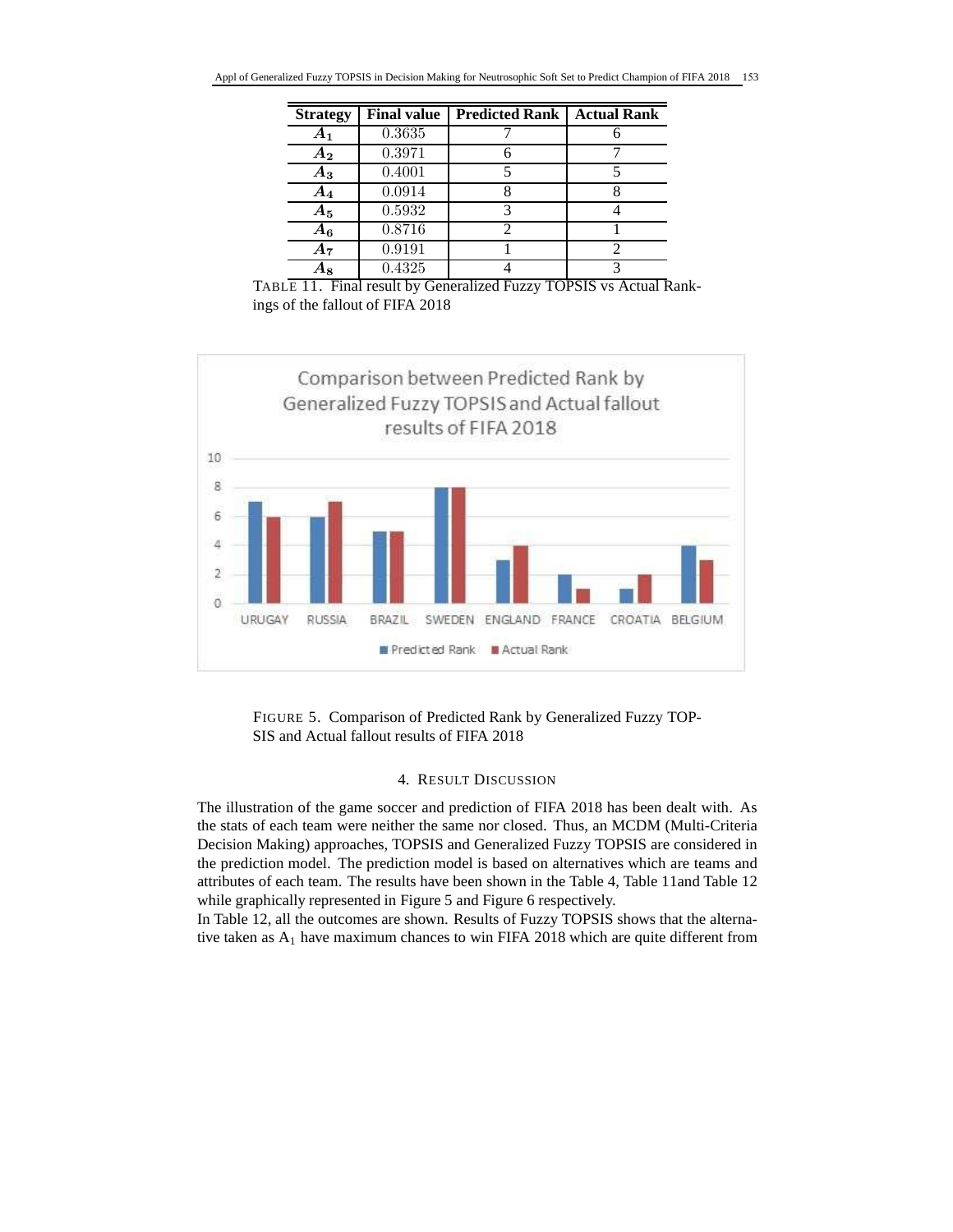| l`eams                                          |   |                          |      |         |        |  |
|-------------------------------------------------|---|--------------------------|------|---------|--------|--|
| Predicted Rank by TOPSIS                        |   |                          |      |         |        |  |
| P-Rank by G- Fuzzy TOPSIS                       |   |                          |      |         |        |  |
| <b>Actual Rank</b>                              |   |                          |      |         |        |  |
| $\sim$<br>$\sim$ $\sim$<br>$\sim$ $\sim$<br>$-$ | . | $\sim$ - $\sim$ - $\sim$ | ---- | ------- | $\sim$ |  |

TABLE 12. Comparison of Fallout of FIFA 2018l vs TOPSIS vs Generalized Fuzzy TOPSIS technique results





the actual ranking of the fallout of FIFA but when we consider all the precise and vague values in term of Neutrosophic the predicted ranks are approximately the same if we consider more attribute true prediction can be done. To this end, an individual match chart displays individual measurements. The results have shown in the Figure 6.

### 5. CONCLUSION

The main purpose of this study was to predict the results for the rest of the matches of the FIFA 2018 world cup based on current match statistics till quarterfinals. It was a hard task to predict soccer match results since it was relying on several factors, such as weather conditions and players performance as well as various actors and unforeseen situations. So, such research requires the MCDM approach as this approach can calculate and predict taking various factors into consideration. In this research, the TOPSIS technique of MCDM and Generalized Fuzzy TOPSIS were applied to the statistics which have been collected from matches till quarterfinals. Both the mathematical techniques resulted in rankings of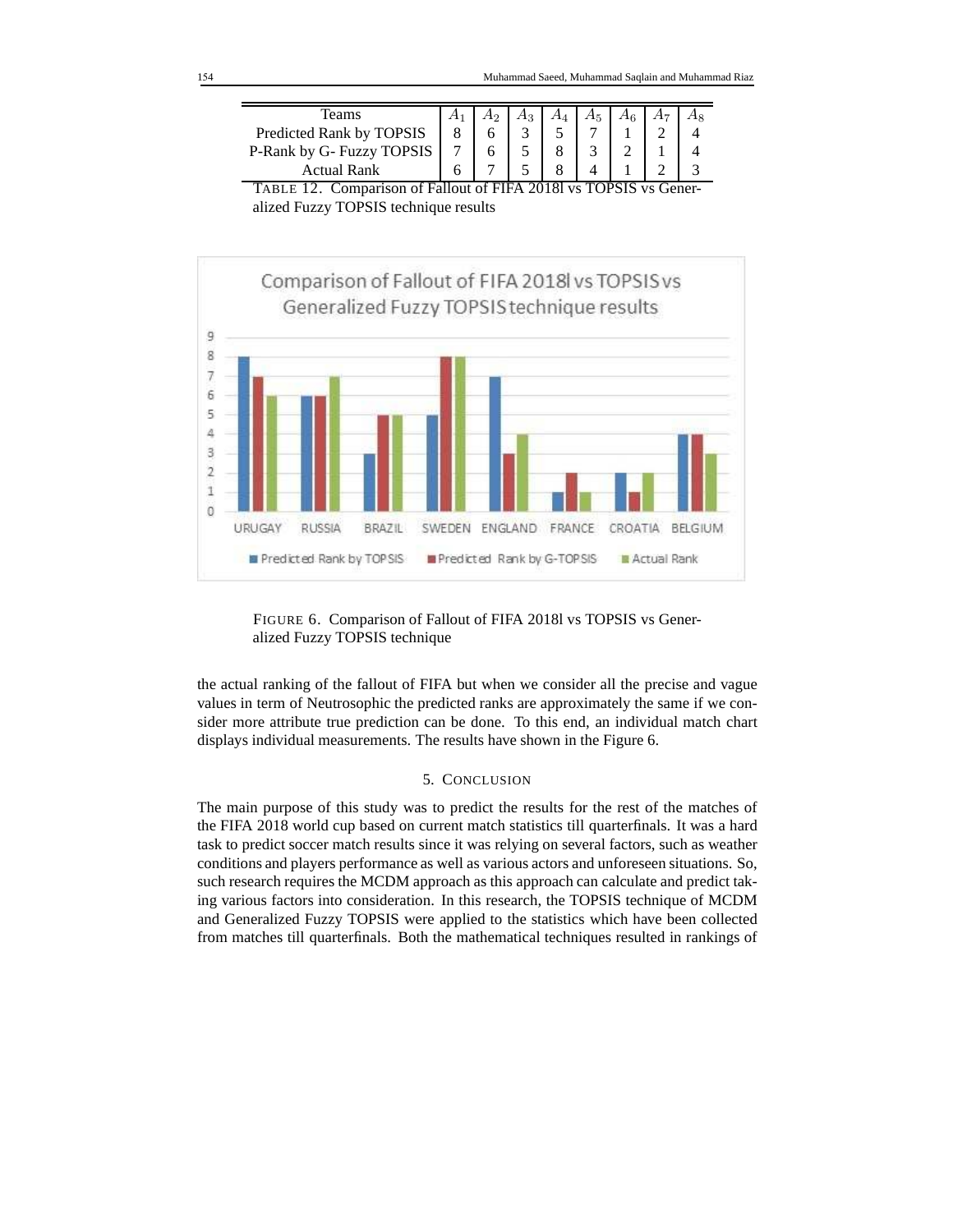teams. After the fallout of FIFA 2018, the predicted results were compared with the actual rankings of the teams as in Table12, which showed that predicted results of generalized Fuzzy TOPSIS were approximately similar to the actual rankings. This research was limited to eight attributes which led us to the predicted results. In addition, predicting results can be more accurate by considering even more attributes. Therefore, the findings of this research are the application of both mathematical techniques. In the future, the application of these approaches can be used to predict the fallout of soccer matches as well as all those sports involving several factors in determining the results.

### 6. ACKNOWLEDGMENTS

The authors are highly thankful to the Editor-in-chief and the referees for their valuable comments and suggestions for improving the quality of our paper.

This paper was presented in 4th UMT International Conference on Pure and Applied Mathematics (4th UICPAM 2018).

### **REFERENCES**

- [1] A. Adeel, M. Akram and Ali N. A. Koam, *Group Decision-Making Based on m-Polar Fuzzy Linguistic TOPSIS Method*, Symmetry **11**, No. 735 (2019) 1-20. doi:10.3390/sym11060735
- [2] M. Akram and M. Arshad, *A Novel Trapezoidal Bipolar Fuzzy TOPSIS Method for Group Decision-Making*, Group Decision and Negotiation (2018), https://doi.org/10.1007/s10726-018-9606-6.
- [3] F. E. Boran, S. Genc, M. Kurt and D. Akay, *A multi-criteria intuitionistic fuzzy group decision making for supplier selection with TOPSIS method*, Expert Systems with Applications **36**, No. 8 (2009) 11363-11368.
- [4] M. Crowder, M. Dixon, A. Ledford and M. Robinson, *Dynamic Modelling and prediction of English Football League matches for betting*, Journal of the Royal Statistical Society **51**, No. 2 (2002) 157-168.
- [5] M. J. Dixon and S. G. Coles, *Modelling association football scores and inefficiencies in the football betting market*, Journal of the Royal Statistical Society: Series C (Applied Statistics) **46**, No. 2 (1997) 265-280.
- [6] S. Eraslan and F. Karaaslan, *A group decision making method based on topsis under fuzzy soft environment*, Journal of New Theory **3**, No. (2015) 30-40.
- [7] J. M. Falter and C. Prignon, *Demand for football and intra match winning probability: an essay on the glorious uncertainty of sports*, Applied Economics **32**, No. 13 (2000) 1757-1765.
- [8] D. Forrest and R. Simmons, *Outcome uncertainty and attendance demand in sport: the case of English soccer*, The Statistician **51**, No. 2 (2002) 291241.
- [9] J. Goddard and I. Asimakopoulos, *Forecasting football results and the efficiency of fixedodds betting*, Journal of Forecasting **23**, No. 1 (2004)51-66.
- [10] J. Goddard, *Regression models for forecasting goals and match results in association football*, International Journal of forecasting **21**, No. 2 (2005) 331-340.
- [11] A. Grunz, D. Memmert and J. Perl, *Tactical pattern recognition in soccer games by means of special selforganizing maps*, Human Movement Science **31**, No. 2 (2012) 334-343.
- [12] F. Halicioglu,*Can we predict the outcome of the international football tournaments: The Case of EURO 2000*, Dogus University Journal **6**, No. 1 (2005) 5969.
- [13] L. M. Hvattum, and H. Arntzen, *Using ELO ratings for match result prediction in association football*, International Journal of forecasting **26**, No. 3 (2010) 460-470.
- [14] A. Joseph, N. E. Fenton and M. Neil,*Predicting football results using Bayesian nets and other machine learning techniques*, Knowledge-Based Systems **19**, No. 7 (2006) 544-553.
- [15] D. Karlis and I. Ntzoufras, *On Modelling Association Football Data, Technical Report*, Department of Statistics, AUEB (1999).
- [16] R. H. Koning, *Balance in competition in Dutch soccer*, Journal of the Royal Statistical Society: Series D (The Statistician) **49**, No. 3 (2000) 419-431.
- [17] R. H. Koning, M. Koolhaas, G. Renes and G. Ridder, *A Simulation Model for Football Championships*, European Journal of Operational Research **148**, No. 2 (2003) 268276.